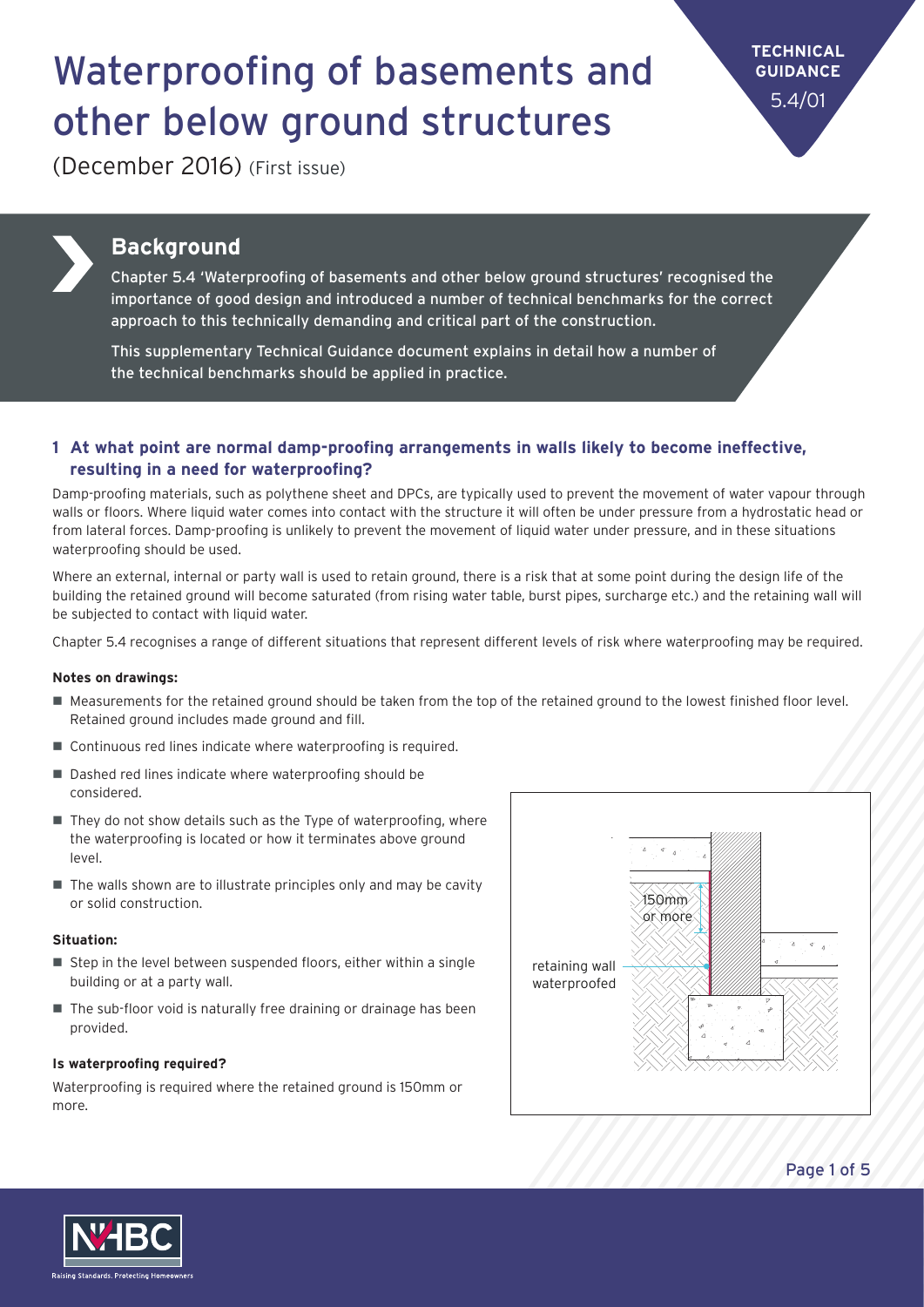**TECHNICAL GUIDANCE** 5.4/01

(December 2016) (First issue)

#### **Notes:**

- n Waterproofing is not usually required where the retained ground level is less than 150mm and the damp-proofing and ventilation arrangements are in accordance with Clause 5.2.10.
- Where the retained ground beneath the higher suspended floor can be reduced or battered back (beyond the soils angle of repose) to less than 150mm above the lowest finished floor level waterproofing is not usually required.

#### **Situation:**

 $\blacksquare$  Step in the level of ground bearing floors, either within a single building or at a party wall.

#### **Is waterproofing required?**

 $\blacksquare$  Waterproofing is required where the retained ground is 150mm or more.

#### **Note:**

 $\blacksquare$  Waterproofing is not usually required where the retained ground level is less than 150mm and the damp-proofing arrangements are in accordance with Clause 5.1.20.

#### **Situation:**

 $\blacksquare$  External ground level generally raised to or above the internal floor level.

#### **Is waterproofing required?**

■ Waterproofing is required to the areas of wall adjacent to where the ground level has been raised.

#### **Note:**

 $\blacksquare$  Waterproofing is not usually required where ground levels have been raised locally for door openings (maximum 15% of the perimeter of the building) and the ground has been graded down either side of the opening.





#### **2 Where Chapter 5.4 refers to waterproofing being considered in certain situations, what does this mean in practice?**

As Chapter 5.4 is about restricting the transmission of water through parts of the structure at or below ground level, it is important to identify areas of the structure which could come into contact with liquid water.

In the Introduction section of Chapter 5.4 there are a number of illustrations that show typical situations where waterproofing is required (indicated by a solid red line) or should be considered (indicated by a dashed red line).

The situations identified in the chapter as requiring waterproofing are those where there is a high risk of the structure coming into contact with water. In other situations there are a range of factors that need to be taken into account to determine if the structure is likely to come into contact with water and therefore if waterproofing is required.

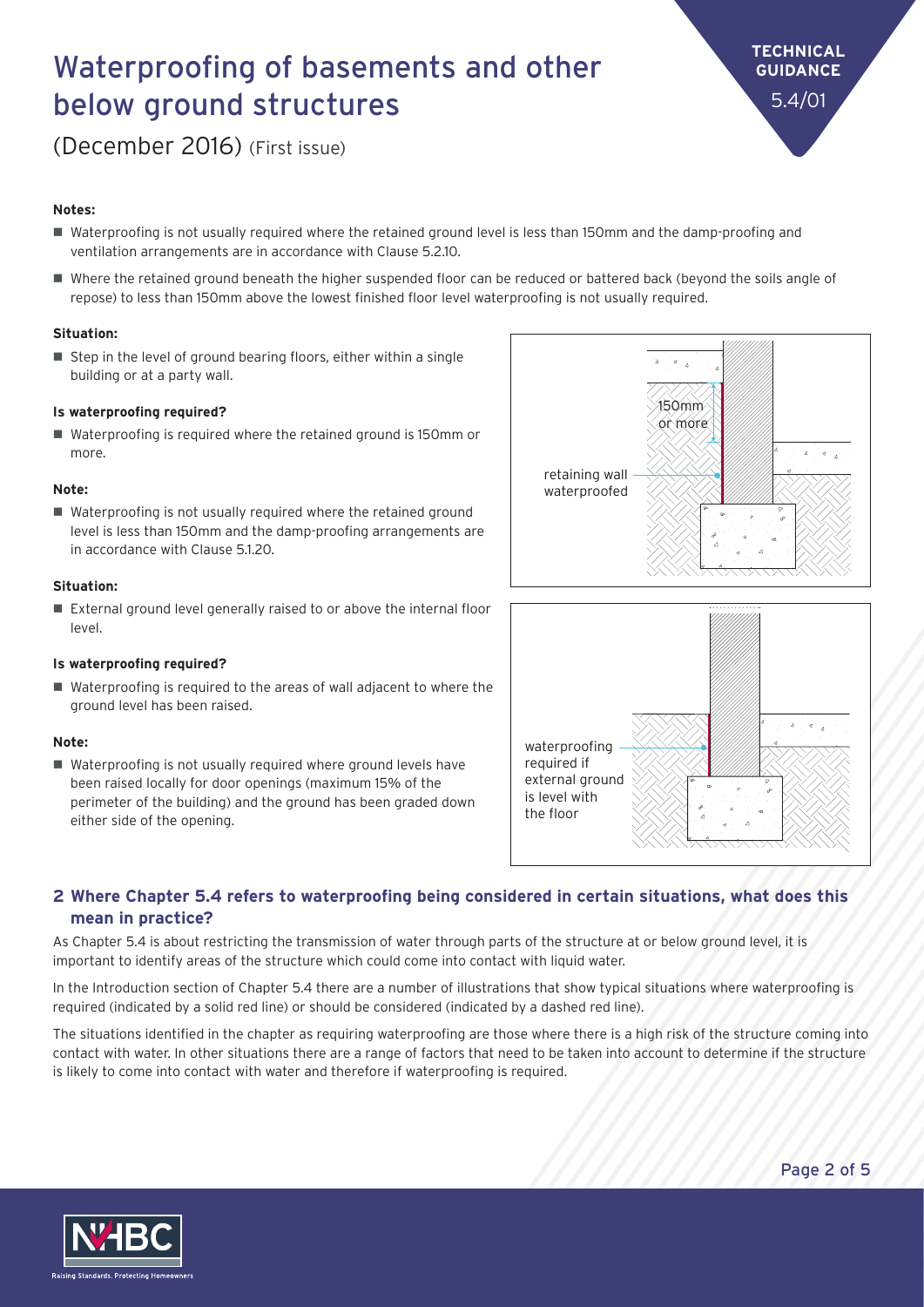#### Page 3 of 5

## Waterproofing of basements and other below ground structures

(December 2016) (First issue)

#### **Situation:**

■ Structures adjacent to voids where water may accumulate.

#### **What should be considered to determine the risk of water coming into contact with the wall?**

- $\blacksquare$  Is the void drained or free draining?
- $\blacksquare$  Is the water table known to be high or variable if so are the drainage arrangements adequate?
- $\blacksquare$  Is the wall retaining 150mm or more of ground (measured from the top of the retained ground to the lowest floor level)?

#### **Is waterproofing required?**

- n A site specific assessment should be made and waterproofing applied where there is a risk of the structure coming into contact with water or more than 150mm of ground is retained.
- Where the assessment is inconclusive, guidance from a waterproofing design specialist should be sought.

#### **Situation:**

 $\blacksquare$  External ground level raised to within 150mm of the internal floor level.

#### **What should be considered to determine the risk of water coming into contact with the wall?**

- 5.4.4 Table 1 contains a list of what could be considered in a desk study to determine risk.
- $\blacksquare$  A desk study should typically include consideration of:
	- ground water and flooding issues
	- flood potential of the site
	- available ground water data
	- drainage characteristics of the ground

#### **Is waterproofing required?**

- $\blacksquare$  A site specific assessment should be made and waterproofing applied where there is a risk of the structure coming into contact with water.
- $\blacksquare$  Where the assessment is inconclusive, quidance from a waterproofing design specialist should be sought.

#### **Notes:**

- $\blacksquare$  Waterproofing is not usually required where ground levels have been raised locally for door openings (maximum 15% of the perimeter of the building) and the ground has been graded down either side of the opening.
- $\blacksquare$  If waterproofing is needed, it is usually only to the parts of the wall retaining the raised ground levels.
- $\blacksquare$  Timber frame buildings should be detailed in accordance with 6.2.10b.
- topography of the site – effects of adjacent surface finishes
- 







**TECHNICAL GUIDANCE** 5.4/01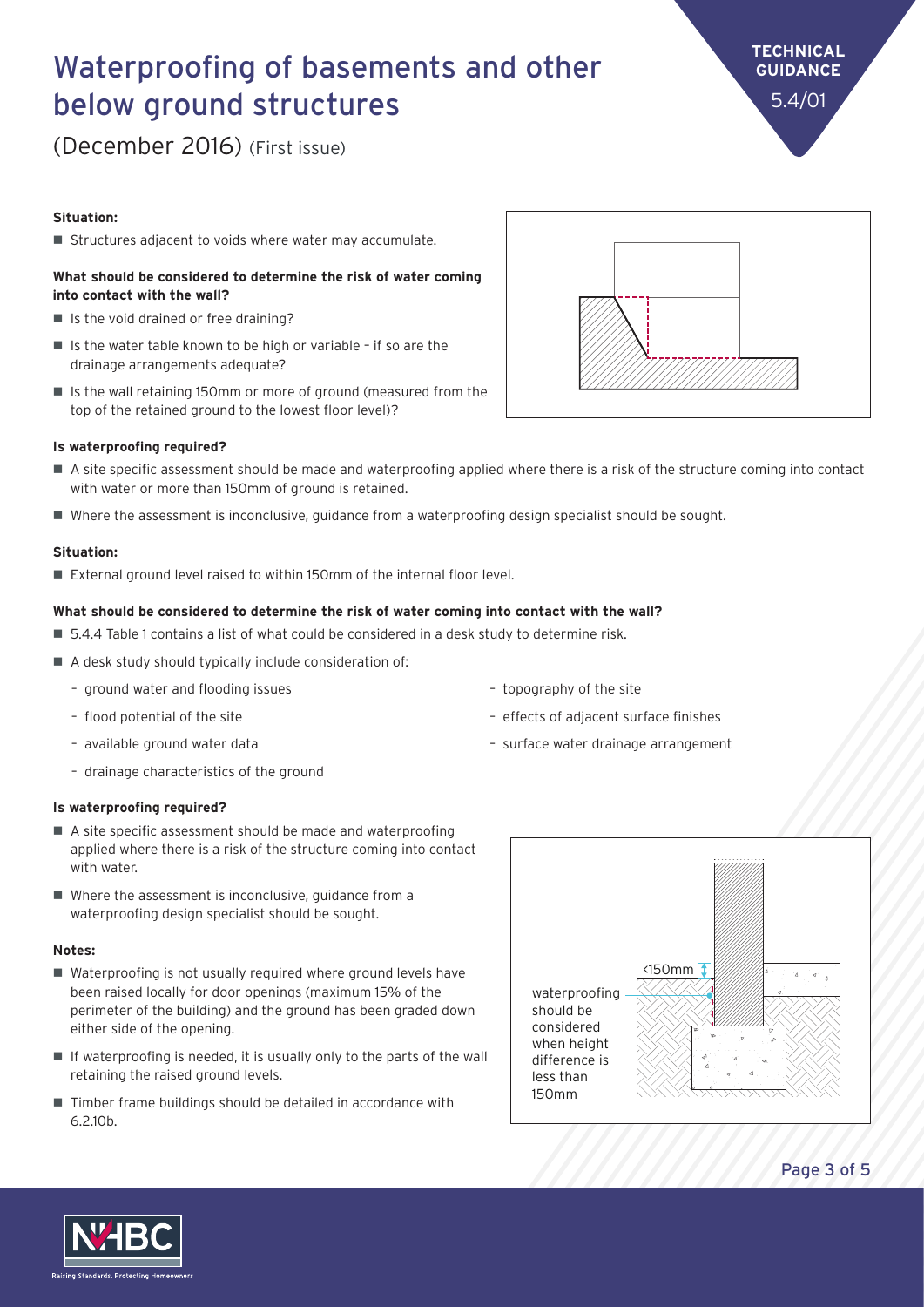(December 2016) (First issue)

#### **Situation:**

■ Any floor that is adjacent to a waterproofed wall.

#### **What should be considered to determine the risk of water coming into contact with the floor?**

 $\blacksquare$  Can water below the floor drain freely? If not, is there a risk that water will come into contact with the floor?

#### **Is waterproofing required?**

- $\blacksquare$  A site specific assessment should be made and waterproofing applied where there is a risk of the structure coming into contact with water.
- $\blacksquare$  Where the external ground levels are raised on all sides, it is unlikely that the ground below the floor will be free draining, therefore waterproofing is required.
- $\blacksquare$  Where the assessment is inconclusive, guidance from a waterproofing design specialist should be sought.

#### **3 Why is the use of post applied Type A membrane restricted in some situations?**

One of the key issues identified in BS 8102 is the ability of the waterproofing system to be repaired. Post applied Type A membranes (adhesive or torch applied) can be more difficult to repair than other forms of Type A, such as liquid applied systems, which are fully bonded.

The difficulty of a repair typically increases with the depth of retained ground, therefore Chapter 5.4 identifies situations where a post applied Type A membrane is no longer acceptable as the only means of waterproofing.

Where the depth of the retained ground is greater than 600mm and a Grade 2 (non-habitable) environment is required, post applied Type A membranes should not be used as the only means of waterproofing. Fully bonded Type A, Type B or Type C systems should be used (this could be an external wall, a step in floor levels or a party wall).

#### **Notes:**

- Where the retained ground is 600mm or less post applied Type A membranes are acceptable.
- $\blacksquare$  Post applied Type A membranes can be used as part of a combined system where the retained ground is greater than 600mm and a Grade 2 environment is required.







**TECHNICAL GUIDANCE** 5.4/01